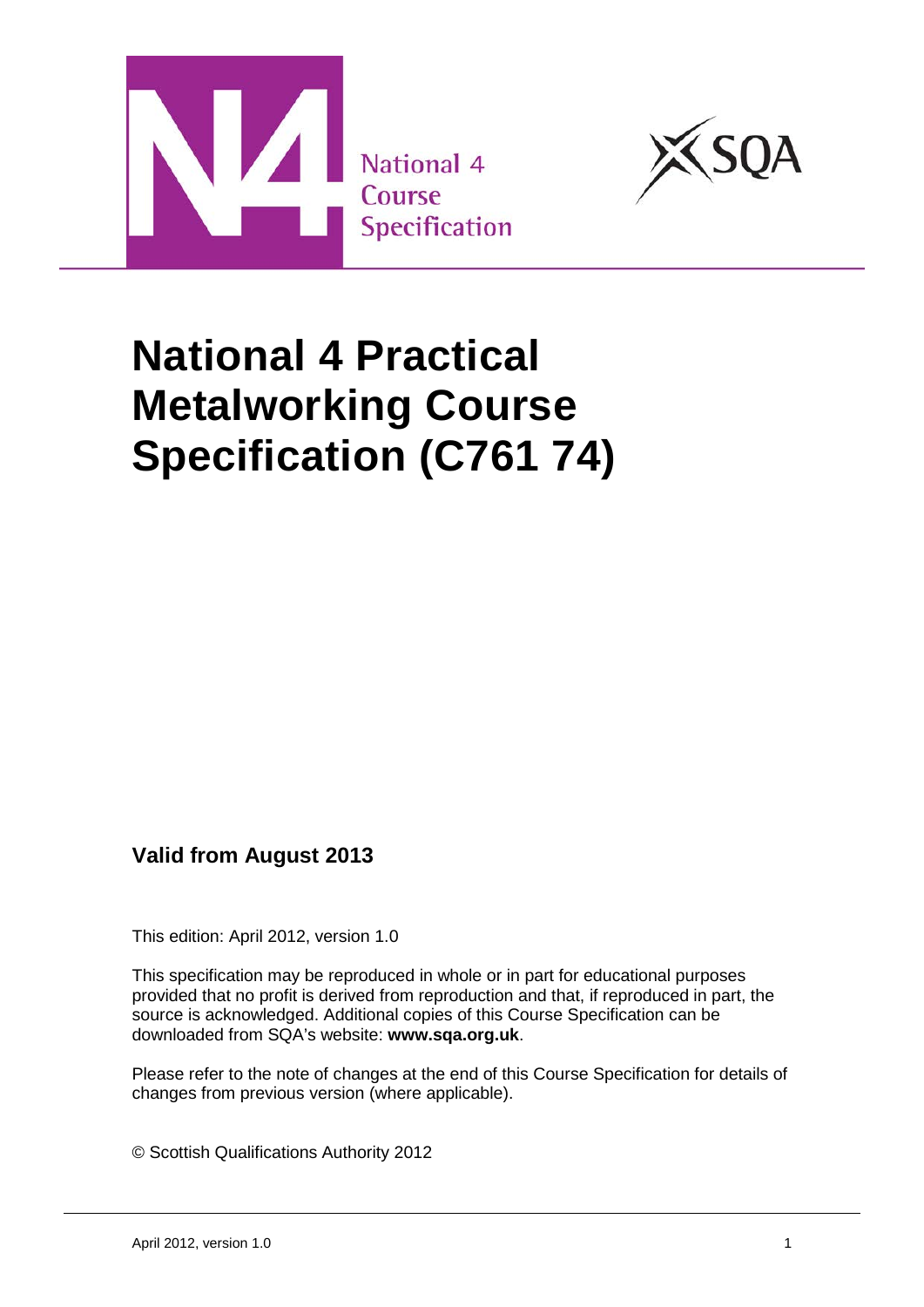# **Course outline**

**Course title:** National 4 Practical Metalworking

**SCQF:** level 4 (24 SCQF credit points)

**Course code:** C761 74

**Mandatory Units**

- **H25P 74 Practical Metalworking: Bench Skills (National 4) 6 SCQF credit points**
- **H25R 74 Practical Metalworking: Machine Processes**
- **(National 4) 6 SCQF credit points H25S 74 Practical Metalworking: Fabrication and Thermal Joining (National 4) 6 SCQF credit points**

#### **Added Value Unit**

**H25T 74 Making a Finished Product from Metal (National 4) 6 SCQF credit points**

This Course includes six SCQF credit points for the assessment of added value in the Added Value Unit. Further information on this Unit is provided in the Assessment section.

### **Recommended entry**

Entry to this Course is at the discretion of the centre. However, learners would normally be expected to have attained the skills and knowledge required by one or more of the following or equivalent qualifications and/or experience:

- National 3 Practical Craft Skills Course or relevant component Units
- National 3 Design and Technology Course or relevant component Units

In terms of prior learning and experience, relevant experiences and outcomes may also provide an appropriate basis for doing this Course. Further information on relevant experiences and outcomes is given in the *Course Support Notes*.

# **Progression**

This Course or its Units may provide progression to:

- other qualifications in practical technologies or related areas
- further study, employment and/or training

Further details are provided in the *Course Support Notes*.

# **Equality and inclusion**

This Course Specification has been designed to ensure that there are no unnecessary barriers to learning or assessment. The individual needs of learners should be taken into account when planning learning experiences, selecting assessment methods or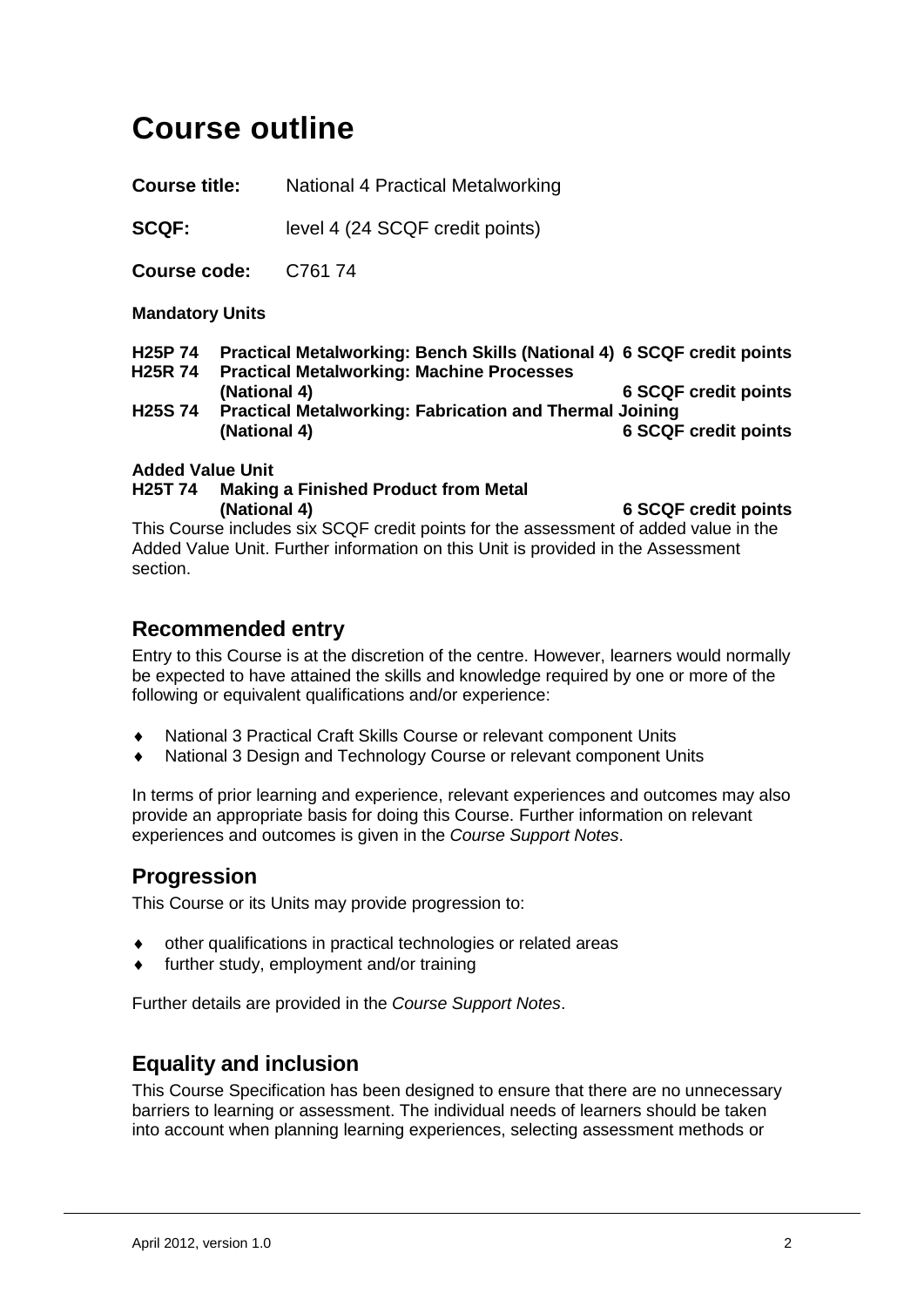considering alternative evidence. For further information, please refer to the *Course Support Notes.*

# **Rationale**

All new and revised National Courses reflect Curriculum for Excellence values, purposes and principles. They offer flexibility, provide more time for learning, more focus on skills and applying learning, and scope for personalisation and choice.

In this Course, and its component Units, there will be an emphasis on skills development and the application of those skills. Assessment approaches will be proportionate, fit for purpose and will promote best practice, enabling learners to achieve the highest standards they can.

This Course provides learners with opportunities to continue to acquire and develop the attributes and capabilities of the four capacities, as well as skills for learning, skills for life and skills for work.

All Courses provide opportunities for learners to develop breadth, challenge and application, but the focus and balance of the assessment will be appropriate for the subject area.

# **Relationship between the Course and Curriculum for Excellence values, purposes and principles**

The Course is largely workshop-based, providing a broad introduction to practical metalworking.

The Course is distinct in value in that it allows learners to develop practical psychomotor skills (manual dexterity and control) in a specialist practical craft. It helps learners develop safe working practices and to become proactive in matters of health and safety. It allows them to learn how to use a range of tools, equipment and materials correctly and provides skills that are complementary to other curriculum areas, particularly woodworking.

The Course is of broad educational benefit. It allows learners to develop skills in reading drawings and diagrams, measuring and marking out as well as cutting, shaping and finishing materials. It allows them to learn how to work effectively alongside others in a shared workshop environment. The skills that learners acquire by successfully completing this Course will be valuable for learning, for life and for the world of work.

The Course encourages learners to become successful, responsible and creative in their use of technologies. It allows them to continue to acquire and develop the attributes and capabilities of the four capacities, including: creativity, flexibility and adaptability; enthusiasm and a willingness to learn; perseverance, independence and resilience; responsibility and reliability; and confidence and enterprise.

The Course provides progression from the National 3 Practical Craft Skills Course as well as from relevant experiences and outcomes in expressive arts, craft, design, engineering and graphics.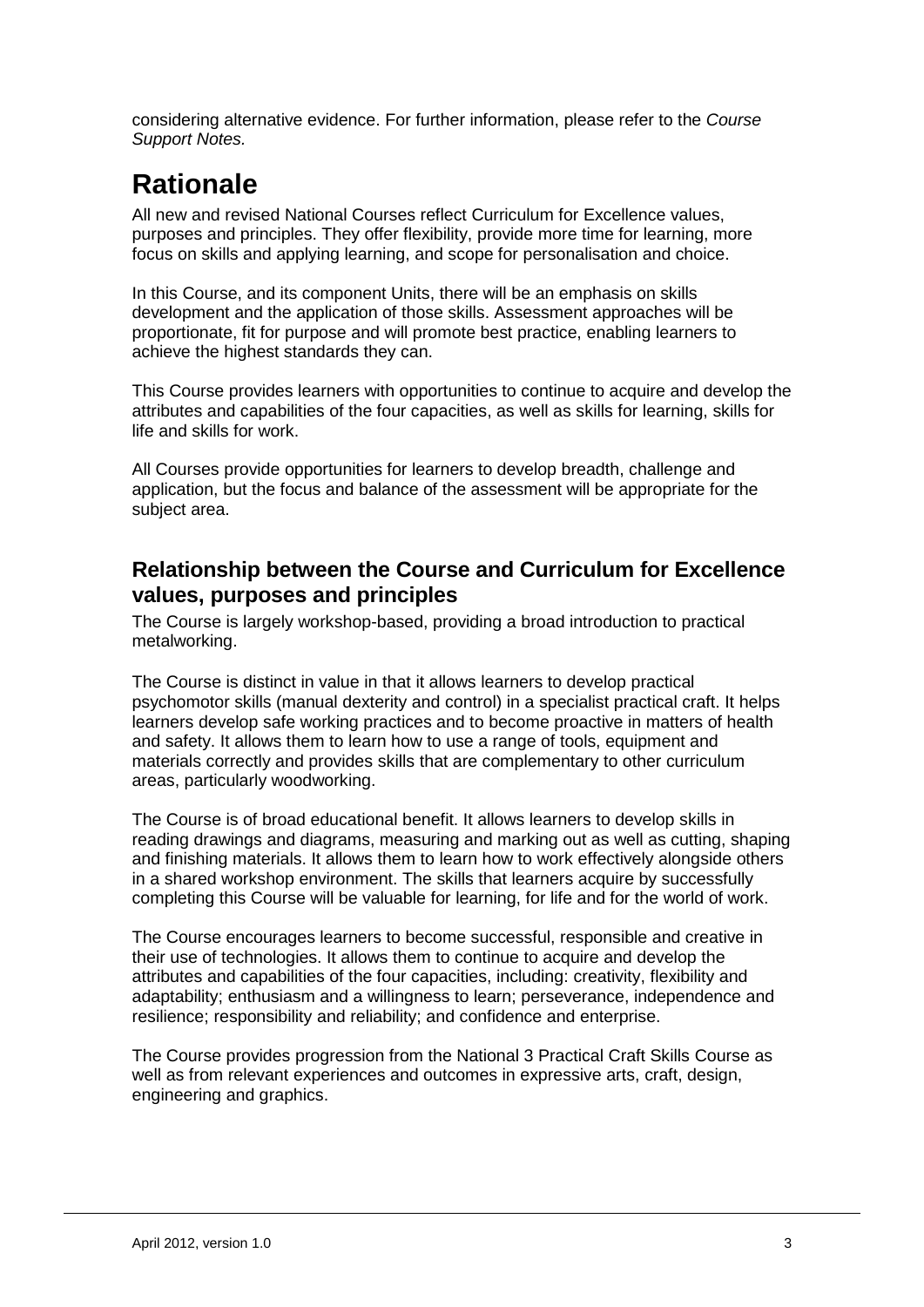# **Purpose and aims of the Course**

The Course is practical, exploratory and experiential in nature. It combines elements of practical metalworking techniques and standard practice with elements of creativity.

The Course provides opportunities for learners to gain a range of practical metalworking skills and to use a variety of tools, equipment and materials. It allows them to plan activities through to the completion of a finished product in metal.

The Course also gives learners the opportunity to develop thinking, numeracy, employability, enterprise and citizenship skills.

The aims of the Course are to enable learners to develop:

- skills in metalworking techniques
- ♦ skills in measuring and marking out metal sections and sheet materials
- ♦ safe working practices in workshop environments
- ♦ practical creativity and problem-solving skills
- knowledge of sustainability issues in a practical metalworking context

### **Information about typical learners who might do the Course**

This Course is a broad-based qualification for learners with an interest in crafts. It is suitable for learners with an interest in practical metalworking and those wanting to progress to higher levels of study or a related career.

The Course provides opportunities to develop and enhance psychomotor skills, practical creativity, practical problem-solving skills, an appreciation of safe working practices in a workshop environment, and knowledge of sustainability issues in a practical metalworking context.

Course activities also provide opportunities to build self-confidence and to enhance generic and transferable skills in numeracy, employability skills, thinking skills, planning and organising of work tasks, working independently and in collaboration with others, as well as skills in communication and skills in self- and peer-evaluation.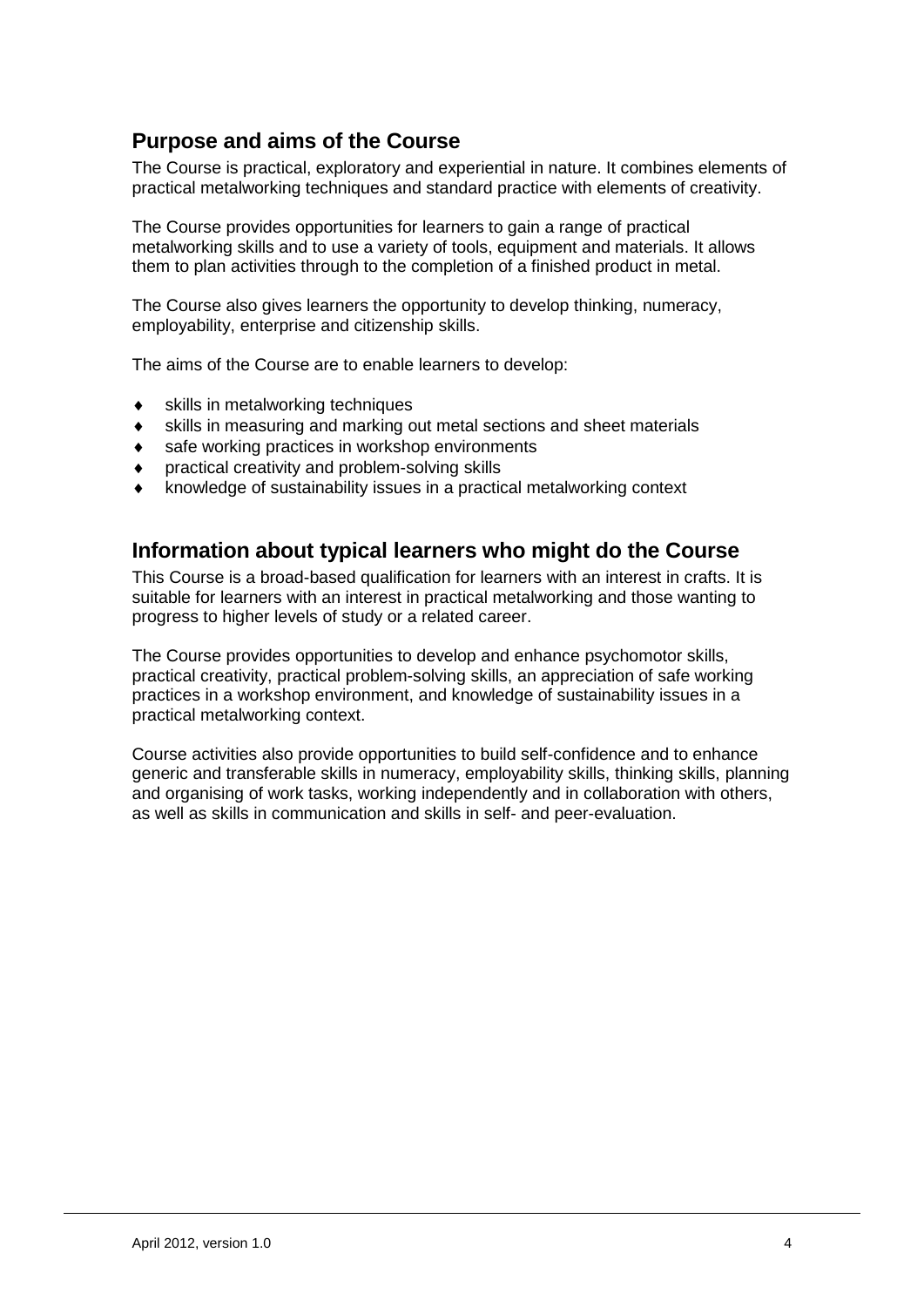# **Course structure and conditions of award**

# **Course structure**

On completing the Course, the learners will have developed skills in practical metalworking. This will include correct use of tools and equipment and a range of metalworking materials, processes and techniques. In addition, learners will gain an appreciation of safe working practices in a workshop environment.

Units are statements of standards for assessment and not programmes of learning and teaching. They can be delivered in a number of ways.

The Course comprises four mandatory Units including the Added Value Unit. Each of the Units of the Course is designed to provide progression to the corresponding Unit at National 5.

#### **Practical Metalworking: Bench Skills (National 4)**

This Unit helps learners develop a range of metalworking hand tool skills including simple bench-fitting work, basic sheet-metal work and simple measuring and marking out work. The ability to read and interpret simple drawings and diagrams is developed in this Unit.

#### **Practical Metalworking: Machine Processes (National 4)**

This Unit helps learners build measuring and marking out skills and to develop skills in using common metalwork machines, equipment and related processes. Learners will work with an appropriate range of metals.

#### **Practical Metalworking: Fabrication and Thermal Joining (National 4)**

This Unit helps learners develop skills in fabrication, forming and joining of simple metalwork components. Learners will develop skills in thermal joining techniques. They will also build skills in measuring and marking out.

In each of the Units above, learners will develop an appreciation of safe working practices in a workshop environment. They will also gain an understanding of sustainability issues in a practical metalworking context.

The structure of the Course allows learners to cover fundamental metalworking skills in a progressive fashion. Each Unit covers a set of new metalworking skills. All of the Units include skills in measuring, marking out, cutting and joining techniques.

#### **Added Value Unit: Making a Finished Product from Metal (National 4)**

This Unit requires learners to draw on and extend their range of practical metalworking experiences and skills in order to produce an effective overall response to the task. The practical activity will be sufficiently open and flexible to allow for personalisation and choice.

### **Conditions of award**

To achieve the National 4 Practical Metalworking Course, learners must pass all of the required Units, including the Added Value Unit. The required Units are shown in the Course outline section.

National 4 Courses are not graded.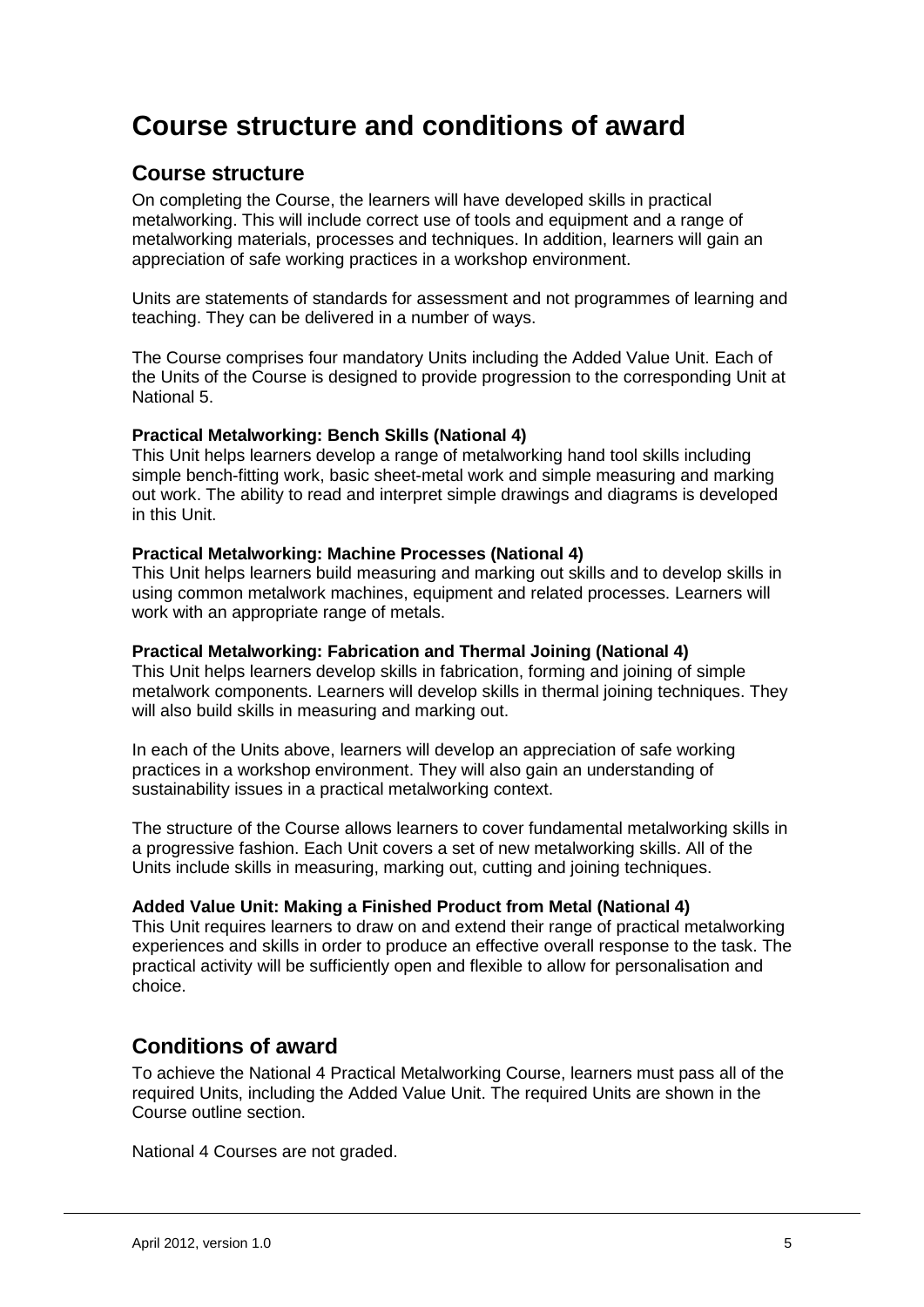# **Skills, knowledge and understanding**

Full skills, knowledge and understanding for the Course are given in the *Added Value Unit Specification*. A broad overview of the mandatory subject skills, knowledge and understanding that will be assessed in the Course is given in this section. This includes:

- ♦ using, with guidance, a range of metalworking tools, equipment and materials safely and correctly for straightforward and familiar metalworking tasks
- ♦ reading and interpreting simple drawings and diagrams in familiar contexts
- ♦ measuring and marking out metal sections and sheet materials in preparation for straightforward cutting and forming tasks
- ♦ practical creativity in the context of simple and familiar metalworking tasks
- following, with guidance, given stages of a practical problem-solving approach to metalworking tasks
- ♦ applying knowledge and understanding of safe working practices in a workshop environment as they relate to simple and familiar tasks
- ♦ knowledge of the basic properties and uses of common metals and metalworking materials
- ♦ knowledge of sustainability issues in a practical metalworking context

Skills, knowledge and understanding to be included in the Course will be appropriate to the SCQF level of the Course. The SCQF level descriptors give further information on characteristics and expected performance at each SCQF level (**www.sqa.org/scqf**).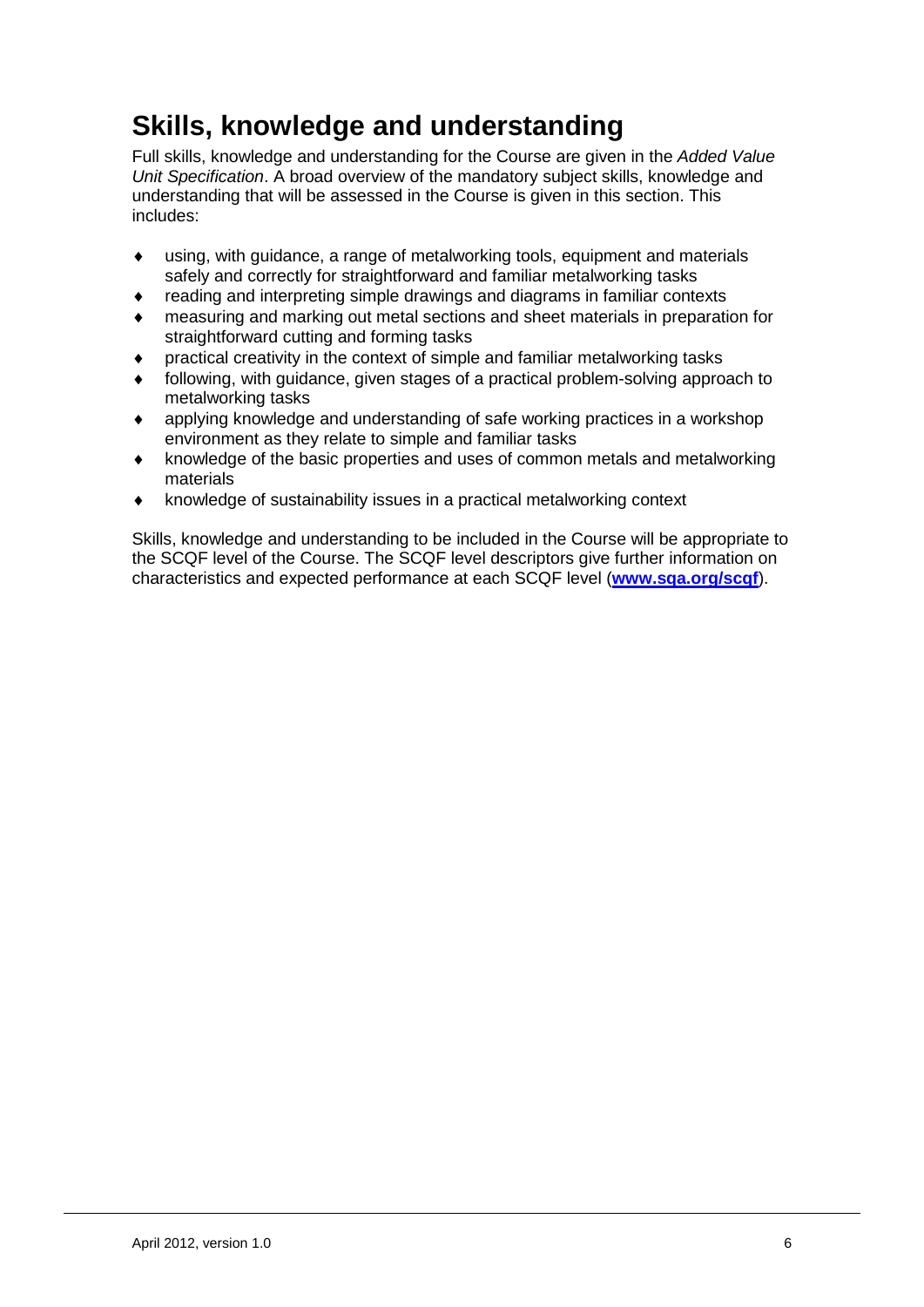# **Assessment**

Information about assessment for the Course is included in the *Course Support Notes* and the *Added Value Unit Specification*.

# **Unit assessment**

All Units are internally assessed against the requirements shown in the *Unit Specification.*

They can be assessed on an individual Unit basis or by using other approaches which combine the assessment for more than one Unit.

They will be assessed on a pass/fail basis within centres. SQA will provide rigorous external quality assurance, including external verification, to ensure assessment judgments are consistent and meet national standards.

The assessment of the Units in this Course will be as follows.

#### **Practical Metalworking: Bench Skills (National 4)**

For this Unit, evidence will be required that the learner can produce simple practical metalworking bench-fitting work to a given standard. Evidence of knowledge will also be required.

#### **Practical Metalworking: Machine Processes (National 4)**

For this Unit, evidence will be required that the learner can follow simple practical metalworking machine processes to a given standard. Evidence of knowledge will also be required.

#### **Practical Metalworking: Fabrication and Thermal Joining (National 4)**

For this Unit, evidence will be required that the learner can complete a range of metalwork fabrication and joining tasks to a given standard and in a straightforward and familiar context. Evidence of knowledge will also be required.

# **Added Value Unit**

Courses from National 4 to Advanced Higher include assessment of [added value](http://www.sqa.org.uk/sqa/58409.html)<sup>[1](#page-6-0)</sup>. At National 4, added value will be assessed in an Added Value Unit. The Added Value Unit will address the key purposes and aims of the Course as defined in the Course Rationale. It will do this by addressing one or more of breadth, challenge and application.

In the National 4 Practical Metalworking Course, the Added Value Unit will focus on:

- challenge
- application

The learner will draw on, extend and apply the skills and knowledge they have developed during the Course. This will be assessed through a **practical activity**<sup>[2](#page-6-1)</sup> which involves producing a finished product in metal to a given standard. The task will be

<span id="page-6-1"></span><span id="page-6-0"></span><sup>&</sup>lt;sup>1</sup> Definitions can be found here: [www.sqa.org.uk/sqa/58409.html](http://www.sqa.org.uk/sqa/58409.html)<br><sup>2</sup> Definitions can be found here: www.sqa.org.uk/sqa/58409.html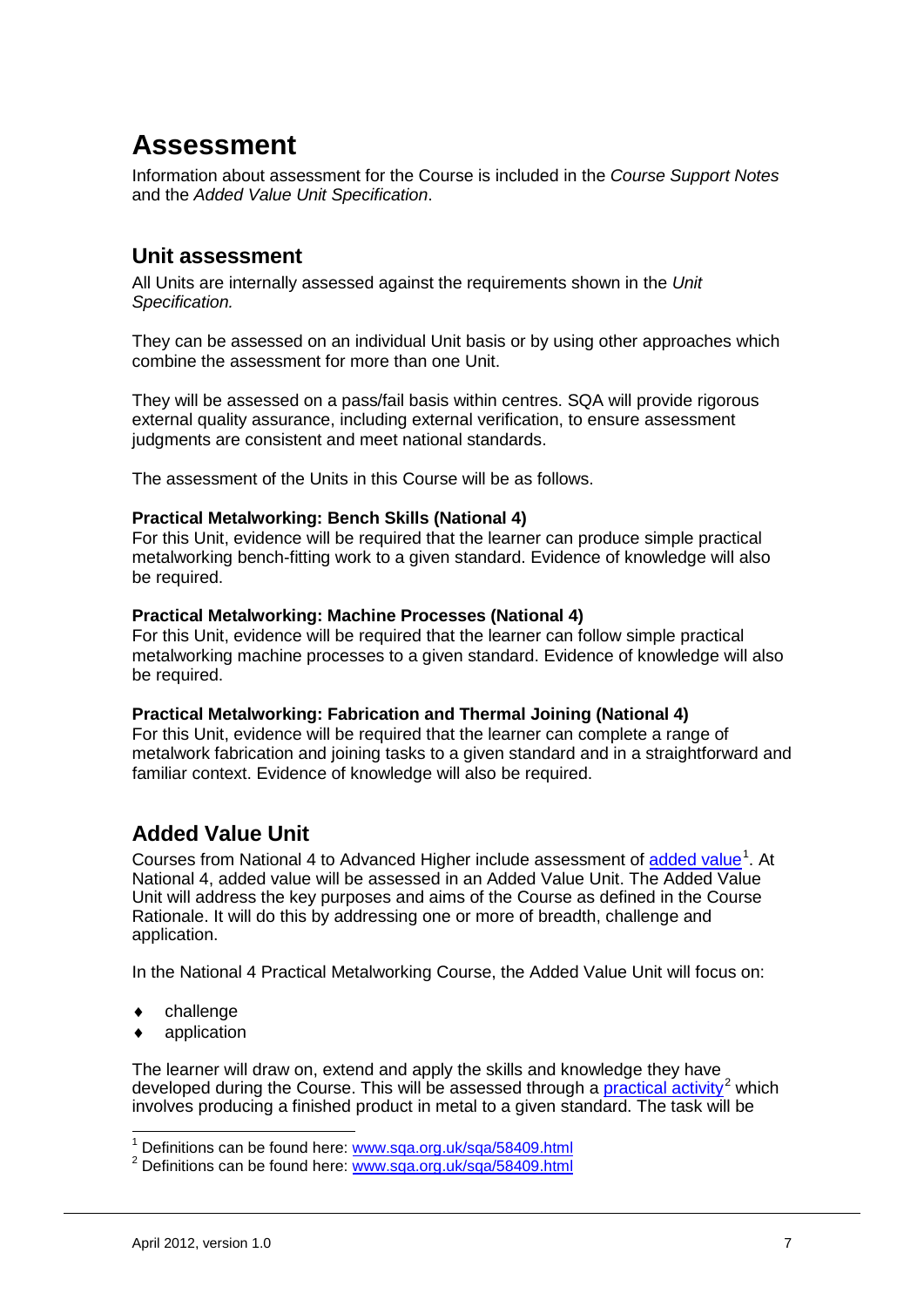sufficiently open and flexible to allow for personalisation and choice and for the learner to demonstrate practical creativity.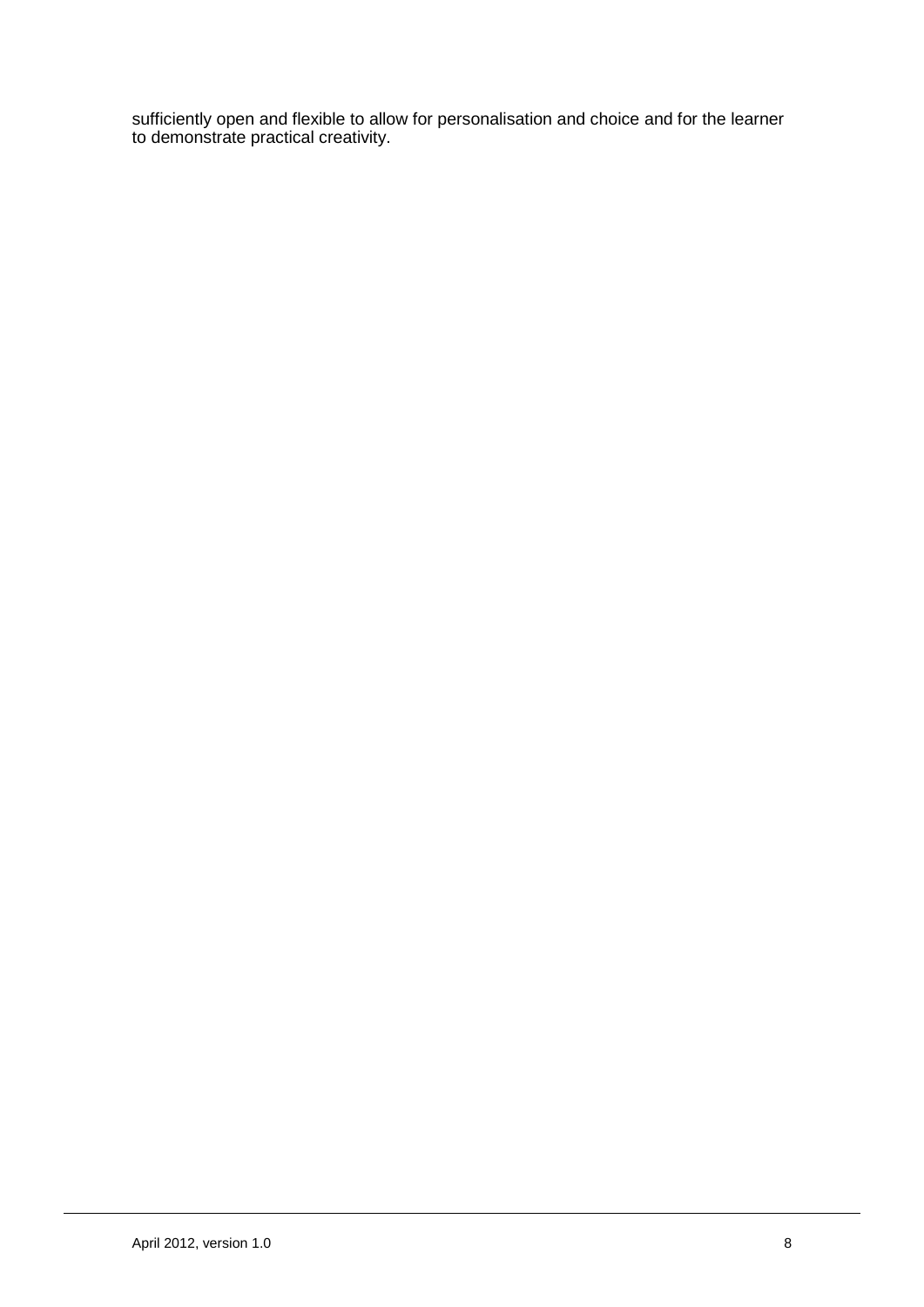# **Development of skills for learning, skills for life and skills for work**

It is expected that learners will develop broad, generic skills through this Course. The skills that learners will be expected to improve on and develop through the Course are based on SQA's *Skills Framework: Skills for Learning, Skills for Life and Skills for Work*  and drawn from the main skills areas listed below. These must be built into the Course where there are appropriate opportunities.

#### **2 Numeracy**

2.2 Money, time and measurement

#### **4 Employability, enterprise and citizenship**

4.3 Working with others

#### **5 Thinking skills**

- 5.2 Understanding
- 5.5 Creating

Amplification of these skills is given in SQA's *Skills Framework: Skills for Learning, Skills for Life and Skills for Work*. The level of these skills will be appropriate to the level of the Course. Further information on building in skills for learning, skills for life and skills for work for the Course is given in the *Course Support Notes*.